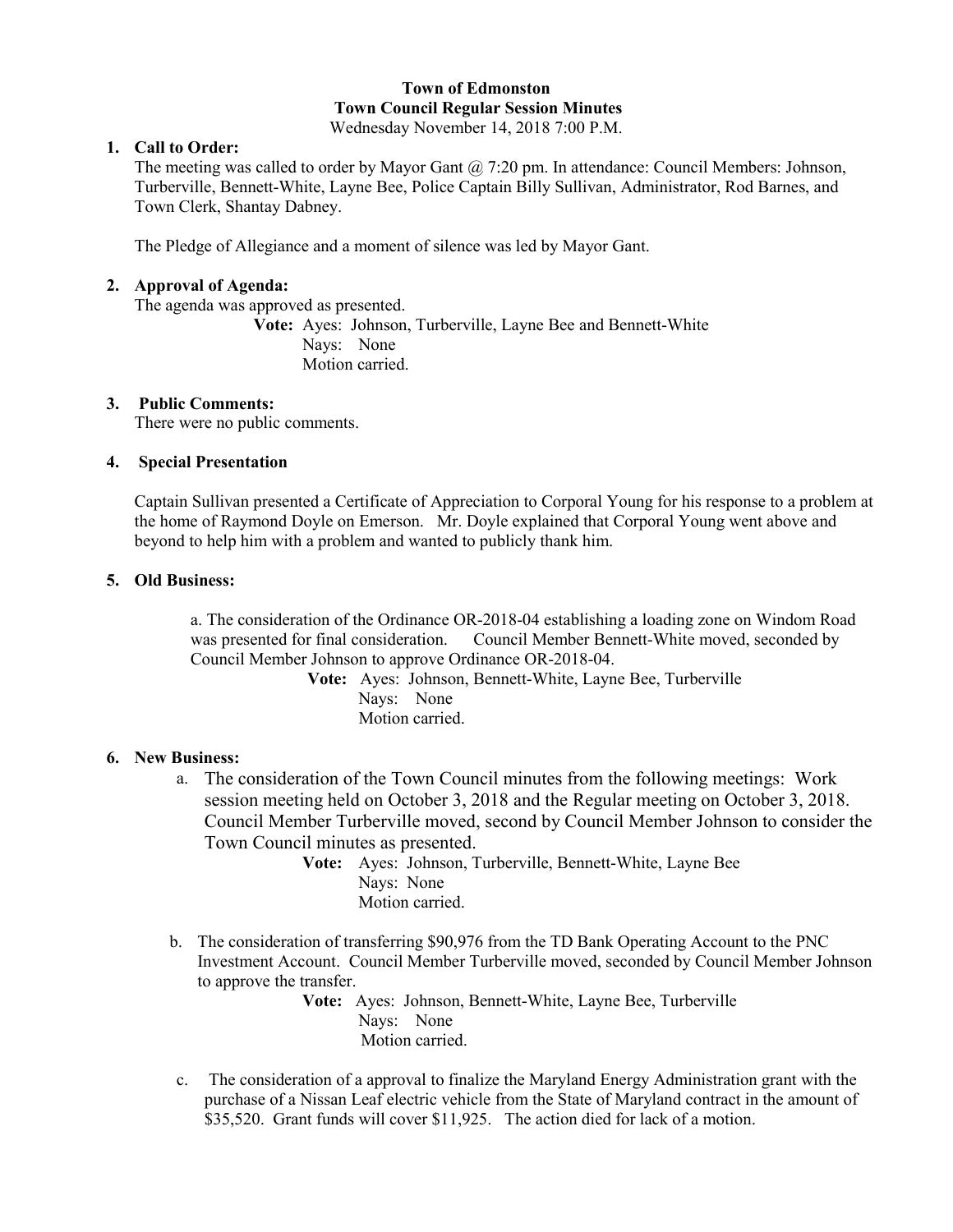d. The consideration of award of bid for the repair of sidewalks and drive way aprons on  $49<sup>th</sup>$ Avenue between Decatur and the levy to Gordian The Town's State Highway Grant and annual HUR funds would pay a portion of this work. Council Member Layne Bee moved, seconded by Council Member Johnson to award the bid for sidewalk and drive way aprons on 49th Avenue to Gordian.

> **Vote:** Ayes: Johnson, Bennett-White, Layne Bee, Turberville Nays: None Motion carried.

e. Council Member Layne Bee moved, seconded by Council Member Bennett-White to proclaim November as Municipal Government Works Month.

**Vote:** Ayes: Johnson, Bennett-White, Layne Bee, Turberville Nays: None Motion carried.

f. The consideration of award of bid for the construction of the Rain Garden at 47th Avenue Park to Professional Landscape Services in the amount of \$12,300. (Maryland Wildlife & Parks Grant Funds) Council Member Turberville moved, seconded by Council Member Johnson to award the bid for the construction of the rain garden at the 47<sup>th</sup> Avenue Park to Professional Landscape Services in the amount of \$12,300.

> **Vote:** Ayes: Johnson, Bennett-White, Layne Bee, Turberville Nays: None Motion carried.

*7.* **Police Report**: Captain Sullivan distributed the monthly Police Report. Town Administrator Rod Barnes gave the monthly Code Enforcement Report.

#### **8. Council Dialogue**

a. Council Member Bennett-White questioned about the petty cash fund that went missing. CPT. Sullivan indicated he was reaching out to a local agency to investigate. Preventive actions have been taken to ensure it does not happen further.

Council Member Bennett-White reported she attended a PGEMW meeting recently. The topic was zoning. She also attended an education meeting sponsored by Delegate Alonzo Washington. Both events were very informative.

- b. Council Member Turberville reported that the Supreme Court had agreed to hear the case concerning relocating the Peace Cross.
- c. Council Member Johnson expressed concern about the crosswalk at Decatur and Kenilworth. The staff will reach out to the State Highway Administration. Mr. Johnson asked about the business license for the J & B Auto location.
- d. Mayor Gant reported on a good meeting with the Multicultural Council and CASA de Maryland. She attended the annual LGIT meeting and encouraged all of the Council to participate in their annual meeting. Mayor Gant completed her NLC Lab project in Los Angeles. She attended a number of helpful education sessions. A friendly reminder that the PGCMA meeting this week is at New Carollton and it is the joint Montgomery County meeting. Finally, she is working with the Governor's office on a project for Edmonston. The project can be identified during the Strategic Planning session.

## *9.* **Adjournment:**